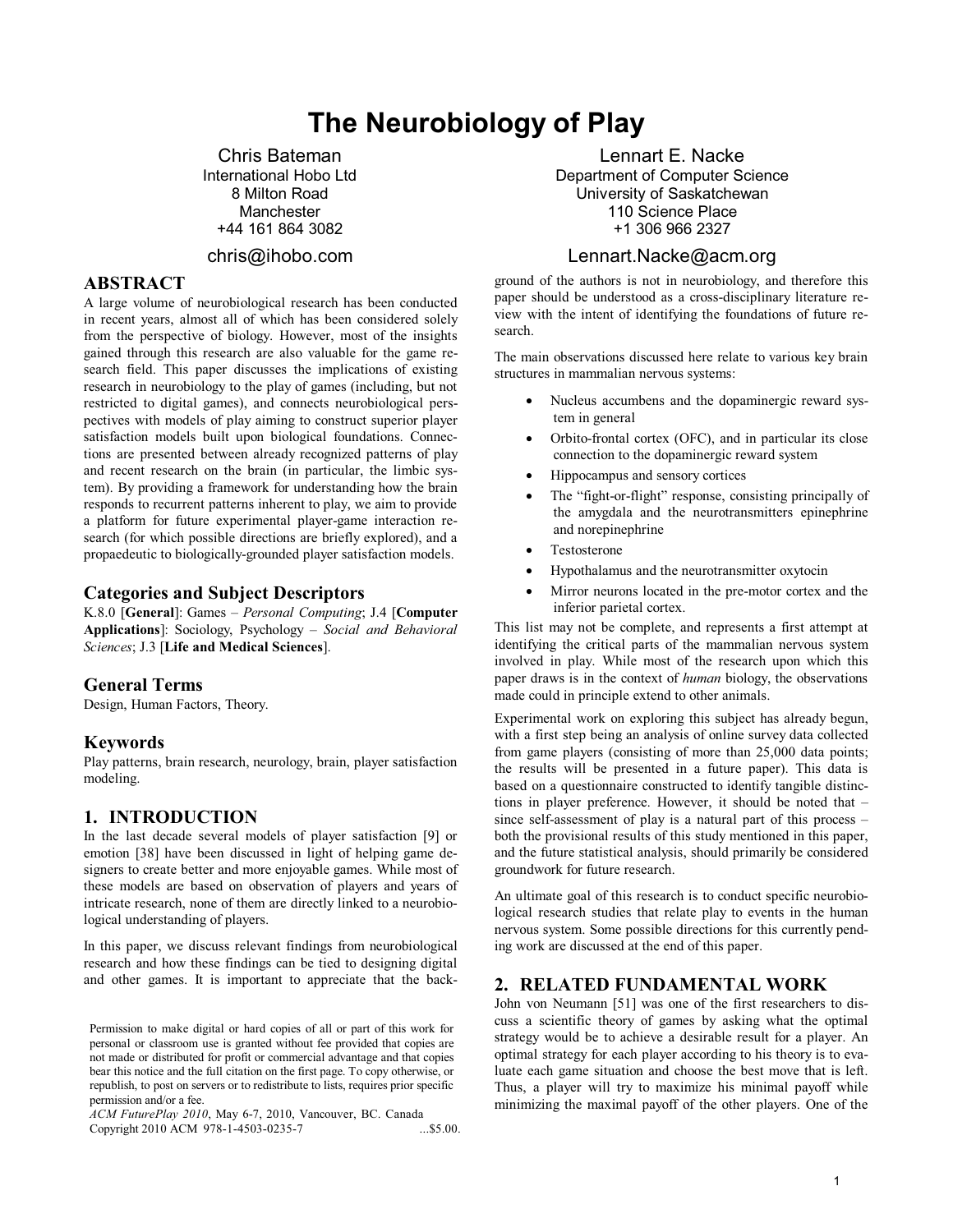factors not taken into account by this early game theory is the fuzzy human component of play. A key to understanding the design of digital games is to understand how games affect human emotion and cognition. Hence, we argue here that we need to take into account neurobiological findings to understand game design and players, and that we need to examine play as an emotional and cognitive activity.

In his fundamental work, Roger Caillois [17] defined four different elemental forms of playful behavior, which we refer to in this context as patterns of play based on the discussion by Bateman [8]: *agon* (i.e., conflict or competition), *alea* (i.e., chance), *mimicry* (i.e., imitation or role-playing), and *ilinx* (i.e., vertigo or sudden shock). Caillois also classified games along an activity dimension with two extremes, ranging from structured *ludus* (i.e., a rule-based playing activity) to unstructured *paida* (i.e., spontaneous playful activity). We will go on to discuss how these patterns can be linked to brain mechanisms and the nervous system for explaining why these patterns of play are noticeable.

The question of what constitutes play is of critical importance to any attempt to study this aspect of behavior, and in this regard there is considerable ambiguity, as surveyed comprehensively by Sutton-Smith [64]. The *play* definition provided by Malaby [42] fits the purposes of our paper, namely that play is a dispositional attitude characterized by a readiness to improvise in the face of contingency. This in turn leads to Malaby's definition of *game* as "a semibounded and socially legitimate domain of contrived contingency that generates interpretable outcomes" [41]. On this reading, *play* is a state of mind that individuals enter into, and *games* are socially grounded practices that contrive to allow participants to enter into a state of play.

On the anthropological perspective advanced by Malaby (which is thoroughly compatible with Caillois' despite Malaby's skepticism in this regard), a neurobiology of play must account for any playful situation relating to the circumstances of any arbitrary game (i.e., *gameplay*) and also to any situation of play, *independent* of a formal game system (i.e., *toyplay* [9] or *paidia* [17]). Almost all necessary neurobiological mechanisms for such an account are already available, and will be discussed later in this paper. We acknowledge that alternative perspectives on play could be equally compatible with the observations presented in this paper. Therefore, our decision to ground the definitions of *play* and *game* with Malaby makes no claim of objective superiority, but were chosen to fit the taxonomical purposes of this paper.

For a better understanding of our theoretical foundation, making the connection between the patterns discussed here (in the context of neurobiology of play) and the first player model deployed in this field, Richard Bartle's typology [7], is necessary (four types: Killers, Achievers, Socializers, Explorers, see Figure 1). His model was constructed on an ad-hoc basis, based solely upon informal observations of players of early massively multiplayer games collectively referred to as MUDs (multi-user dungeons or domains). However, these observations retain a certain anthropological validity, whatever the limitations of the approach.



#### **Figure 1. Bartle's four player types (i.e., Killers, Achievers, Socializers, and Explorers) created from observing players of MUDs [7].**

While the brain regions discussed here do not correspond directly to Bartle's system, there are nonetheless important debts owed to this foundational model. In particular, Bartle's Achievers and Socializers appear to correspond to a preference for activation of specific brain regions, while Bartle's Explorers may conflate two distinct neurobiological systems. However, Bartle's Killer type does not appear to implicitly relate to any given brain region, although may relate to testosterone.

Similar observations could be made in respect of other generalized as well as specific player satisfaction models, such as those of Bateman [9] or Yee [73], but the widespread discussion of Bartle's system [7] in the existing literature warrants explicit discussion in the context of identifying related work, while the specifics concerning the relationship with other systems lies beyond the scope of this paper.

Before proceeding to discuss specific observations, we will quickly introduce a few important brain areas.

## **2.1 Important Brain Areas**



**Figure 2. Major brain regions and their corresponding functionality (as depicted in [8])**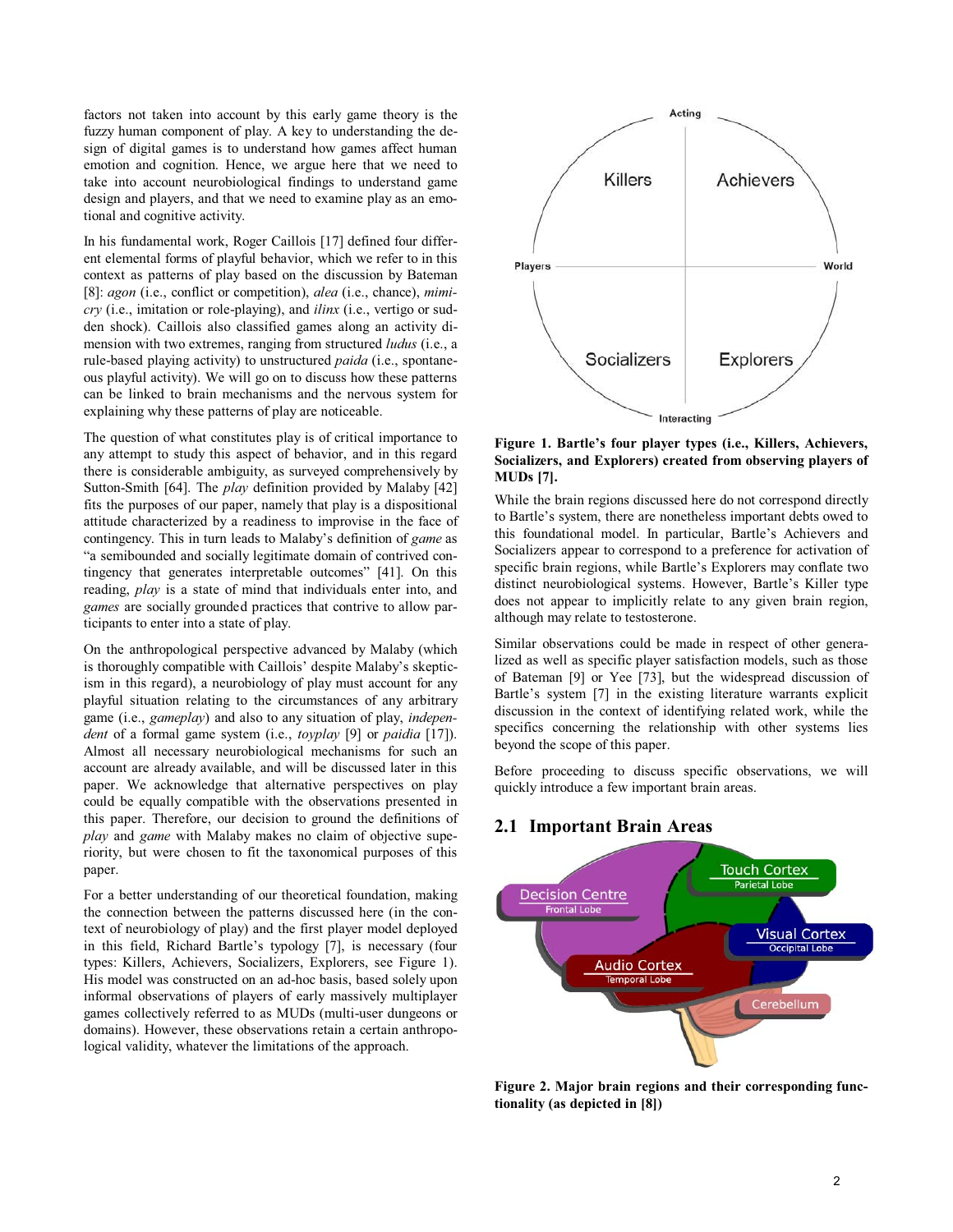The cortex of the human brain is conventionally divided into 4 key areas known as lobes (see Figure 2):

- 1. Activity in the frontal lobe is commonly associated with cognitive functioning and decision making, in particular the orbitofrontal cortex (OFC) [70]. However, while the OFC is a critical structure in the neural systems underlying decision making, it is not responsible for this alone, and forms a part of a large-scale system that includes cortical components, such as the amygdala, insular cortices, and the peripheral nervous system [11]. Due to its critical function, we will refer to the frontal lobe as the decision center of the brain for the rest of this paper, while acknowledging that some simplification of functionality is entailed in this representation.
- 2. Behind the frontal lobe and above the occipital lobe, the parietal lobe is located mid-back of the brain. It includes the somatosensory cortex and part of the visual system (dorsal stream), which associates this area with spatial and navigational sensing as well as an emotional wiring to one's own body being touched and the sight of intentional touch [23]. This area is referred to as the touch cortex for the remainder of the paper.
- 3. The temporal lobe is located sideways (left and right hemispheres of the brain) and below the frontal lobe beneath the lateral sulcus. It is responsible for the auditory processing of the brain and includes the primary auditory cortex, which responds to basic hearing, volume, pitch, and processing of speech sounds [13]. This area of the brain will be referred to as the audio cortex.
- 4. The occipital lobe is the smallest lobe, located at the back of the human skull, near midline and beneath the parietal lobe. It contains the primary visual cortex, which processes visual sensory information [31], which is why we will call this area the visual cortex.

Another brain area of interest not included above is the cerebellum (or little brain) is situated underneath the occipital lobe and has a major function in coordinating motor control (and motor learning). A study conducted on brain activation during playing the game *Tetris* [55] found that the cerebellum was highly activated while learning necessary control skills for the game, and showed attenuated activation once the skills were acquired [66].

## **2.2 Centers in the Limbic System**

In the inner body of the cerebral cortex located atop the spinal cord and brainstem, we possess a set of brain structures commonly referred to as the limbic system. It is one of the oldest brain structures having evolved even before reptiles were the most advanced life forms on the planet [16]. The limbic system triggers chemicals (i.e., neurotransmitters) that ascertain functionality of our emotions, behavior, olfaction, and even long-term memory. Most important for our purposes is the correlation of emotional experiences with the neurological activation of the limbic system. The major functions of the limbic system are shown together with their inner cortical location in Figure 3, such as:

- The nucleus accumbens has been shown to correlate with the formation of habits and behavior [29], especially involved with rewards [19], pleasures [12], and addiction [68]. We will call it the pleasure center.

- $\bullet$  The amygdala plays a key role in emotion-related learning, memory, attention, perception, and prediction [10]. While it is particularly often associated with fear, it has also been shown to influence learning and decision-making for aversive (i.e., negative) as well as appetitive (i.e., positive) outcomes [56]. For our purposes in classifying play, it suffices to call it the fear center.
- - The hippocampus is responsible for our associative memory and modulates the information transfer to the neocortex to store long-term episodic memories [65]. We will refer to it as the association area.
- - The hypothalamus regulates primary bodily functions such as appetite, but it has also been shown to affect anger and trust. For example, hypothalamic activation was linked to physical aggression [67]. While it might at this point be a bit misleading, we will refer to it as the social center.





Maguire et al. discovered that London taxi drivers, who have acquired considerable spatial knowledge of the city's streets, displayed larger posterior hippocampi than other people [40]. Based on their research, we can venture to suppose that the parts of the brain which are used constantly may grow in size and possibly in processing speed. In addition, we must acknowledge the individual brain differences that may stem from genetic variation, learning, and skill acquisition. Ultimately, games may alter the function, size, and shape of a subject's brain and this in turn suggests possible research avenues of critical importance to the field of player satisfaction modeling, which ordinarily lacks mechanisms that are empirically grounded in anything other than statistical correlation.

## **3. REWARD SYSTEM**

At the core of any neurobiological description of games – and by extension of play – lies the dopaminergic reward system. This subject is well treated in neurological and biological literature, but considerable expansions to our knowledge of its mechanisms have recently become known, with significant implications for a neurobiological description of play.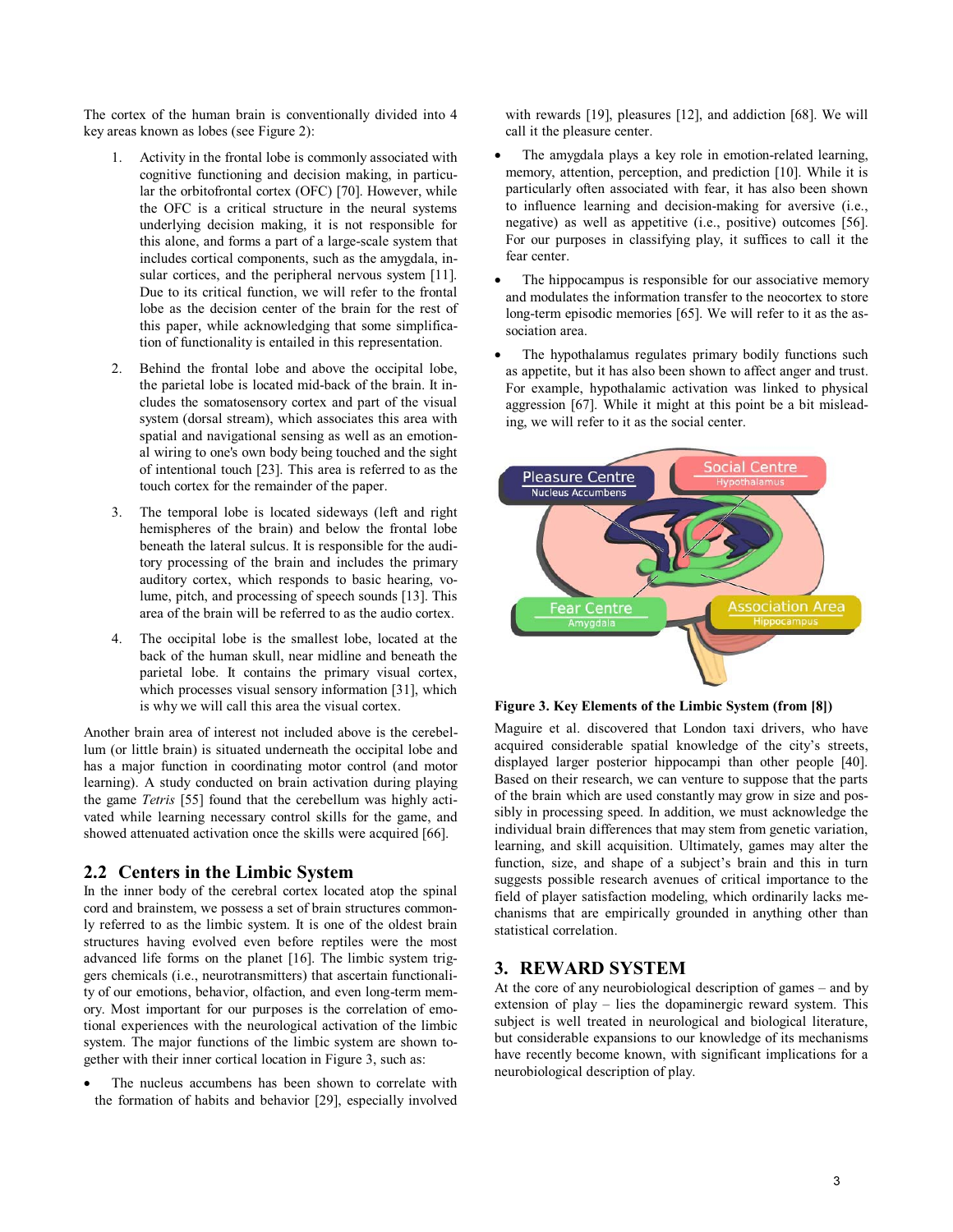## **3.1 Dopamine**

The pleasure center of the brain (the nucleus accumbens) is wellestablished as the critical brain region associated with the neurotransmitter dopamine, which in turn is implicated in habit formation, reward-seeking behaviors and addiction [53] [27][3]. Recent research by Koepp et al. [35] has confirmed the suppositions of Koster [37] and other seasoned game designers that the dopaminergic reward structure in the limbic system plays a key role in the reward orientation of digital and other games. Furthermore, the work of Skinner et al. [62] explicates the role of reward structures [63] in mediating the activation of the pleasure center, which has been explicitly used by some game designers as means of motivating players [32]. The reward-seeking behavior associated with dopamine also appears to correlate with Bartle's [7] Achiever player type. However, this kind of structured approach to rewards is only one of many ways in which the pleasure center can be tied to play.

#### **3.2 Decisions**

Game designer Sid Meier asserts the role of decisions to gameplay in his quote that "a game is a series of interesting choices" (quoted on p.38 in [59]). While the universal applicability of such a claim is dubious (i.e., it is not clear that for example a rhythm-action game or a memory game such as *Simon* [5] offer any meaningful choices at all, let alone choices that could be deemed interesting), but this assertion points to the key role of another part of the brain: the decision center (i.e., the OFC).

The decision center is closely tied to the limbic system and the pleasure center in particular [60] and by extension to addictive behavior [68]. The upshot of this research is that the mammal brain is constructed in order to ensure that making good decisions is especially rewarding. Thus, solving puzzles and devising strategies is a means of producing the emotional reward of *fiero* (i.e., triumph over adversity) described by Lazzaro [38] as Hard Fun<sup>1</sup>. It is plausible to assume at this stage that the emotion of *fiero* as originally described by Ekman [24] corresponds to a large release of dopamine from the pleasure center (a hypothesis recently advanced by Bateman [8]).

However, the influence of the decision center on play extends beyond its direct function in strategic play. Clark et al. have demonstrated that the pleasure center is also activated when players *nearly* win, both in games of skill and games of chance [19]. The release of dopamine peaks with *near misses* which are closer to the goal state. Unusually, despite the release of dopamine, players find the *near miss* experience subjectively unpleasant. This negative effect could be explained in terms of frustration; the effect of the pleasure center activation in this instance is reinforcing the current behavior (i.e. encouraging the player to persevere and attain success; see below regarding testosterone).

#### **3.3 Uncertainty**

 $\overline{a}$ 

Another way of activating the reward system is via uncertainty, which can be found most prominently in gambling games. However, many forms of play contain elements of what Caillois [17]

labels *alea*, games of chance, as can be seen with the nearuniversal deployment of card or dice based game mechanics in boardgames.

Uncertainty in play can generate *fiero* if the stakes are sufficient to make players emotionally invested in positive outcome (i.e., gambling for money), or if the chance of success is sufficiently low. This route to *fiero* is not entailed in Lazzaro's Hard Fun [38], since her system was based on observation of digital game players, and this kind of play has traditionally minimized the role of chance. However, *fiero* has been readily observed among players of tabletop role-playing games, boardgames, and gamblers [8].

Shizgal et al. report the pleasure center was activated in anticipation of uncertain rewards, which they suggest promotes the learning of better predictors of reward [61]. This effect is an explicit part of the enjoyment of gambling and chance-mediated games, but additionally this mechanism is implicated in play in general, since following Malaby's [42] definition all play entails a response to contingency.

The implications of these results for a neurobiology of play lie in the definition of a role in coordinating behavior toward a goal for the decision center: A player whose decision center establishes a possible (but uncertain) reward experiences a release of dopamine, potentially motivating them to pursue the reward. In games of chance, this mechanism is sufficient to explain the player behavior in general terms; in the case of games of skill, as the player gets closer to attaining their goal, behavior is reinforced by the near miss effect [19].

Collectively, Clark et al. and Shizgal et al. provide a neurobiological explanation of short-term compulsion, supplementing the long-term addiction reasoning implied by Skinner's reward schedules. This mechanism is beyond the role of reward schedules in mediating play. It shows how the brain works to adjust subjects toward success.

## **3.4 Interest**

j

An additional significant activation of the pleasure centre has been tied to interest and curiosity by Biederman et al. [12], who conducted  $fMRI<sup>2</sup>$  scans of people who were viewing various different scenes. They discovered a neural pathway involving the neurotransmitter *endomorphin*, which was triggered by the association areas (hippocampus) when study participants were presented with a richly interpreted image. They later demonstrated that enjoyment generated by this interest mechanism triggered the pleasure center [74].

In terms of emotions of play, the interest mechanism [12] [74] dovetails with Easy Fun [38], the play of curiosity, for which the key emotion is wonder. This has been observed to trigger a fullbody response of significant intensity. Bateman has also recently hypothesized that this could correspond to a large release of dopamine from the pleasure center [8]. By linking curiosity to the dopaminergic reward system, a wide range of playful behaviors can be represented.

Bartle's Explorer [7] type appears to be a confluence of this interest mechanism and the puzzle-solving role of the decision

 $<sup>1</sup>$  Although – as noted below – this is only one form of Lazarro's</sup> Hard Fun, which neurobiologically may conflate two distinct mechanisms.

<sup>&</sup>lt;sup>2</sup> functional Magnetic Resonance Imaging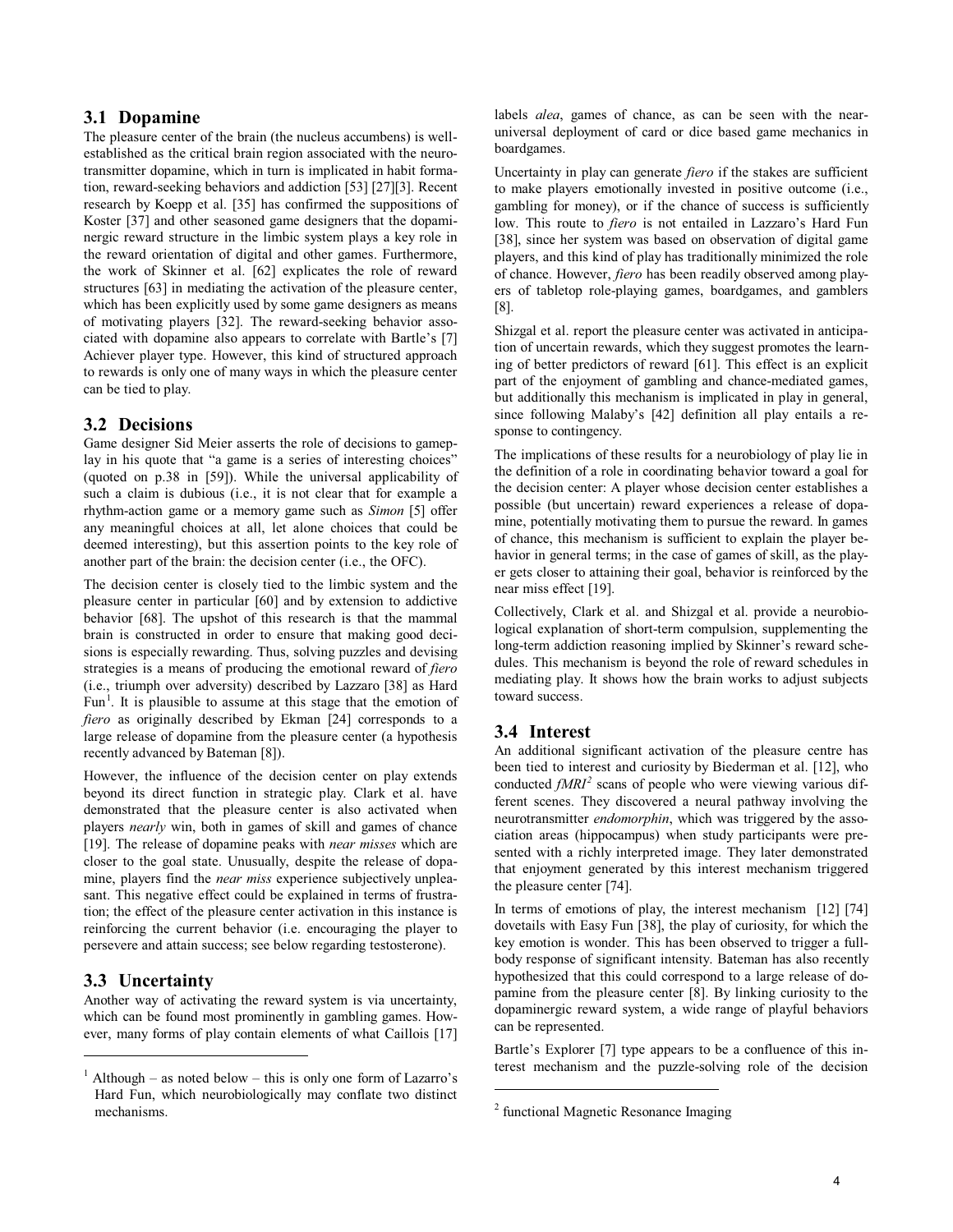center discussed previously – a convergence that may reflect an interest in scientific fields in general, since these are also mediated by the confluence of curiosity and problem solving.

## **4. STRESS RESPONSE**

The stress response – commonly termed the *fight-or-flight* response – has been well established for nearly a decade as a key part of animal biology [18]. It is as intimately tied up with play as the reward system, although a markedly smaller volume of the literature in respect of games deals with this facet.

In both *fight* and *flight*, the hormone and neurotransmitter *epinephrine* (i.e., adrenalin) is fundamental, and in the case of *fight* the chemically related neurotransmitter *norepinephrine* is also involved. Both *catecholamines* are principally produced in the adrenal glands. The emotional states associated with these neurotransmitters are anger (fight) and fear (flight) [4]. However, release of epinephrine is also associated with a state of excitement: it is activation of the fear center (i.e., amygdala) in the limbic system that transforms an experience of excitement into one of anxiety [34], while the underlying neurochemistry of these two otherwise distinct emotional states appears to be essentially the same.

In all cases, the *corticosteroid* hormone *cortisol* is also released, which has synergetic effects with the aforementioned neurotransmitters and is also synthesized in the adrenal glands. These effects include short term memory of emotional events relating to confluence of *epinephrine* and *cortisol* [47] and increased blood pressure as a result of *cortisol* increasing the sensitivity of the blood vessels to both *epinephrine* and *norepinephrine* [1]. Because of the parallel action with *cortisol*, the latter hormone is frequently used by researchers as an indicator for stress response.

# **4.1 Excitement**

Excitement is associated with epinephrine, an almost trivial observation given the widespread use of the term *adrenalin* (i.e., epinephrine) in the context of extreme sports and danger. Lazzaro considers excitement as part of what she calls Serious Fun, and links it with relief, which is known to be intrinsically rewarding [38]. In this regard, the neurobiology is intimately involved with fear – the experience of relief being essentially the removal of any given cause for anxiety. This also connects with Caillois' pattern *ilinx*, which he relates to vertigo, itself a form of fear [17].

The closest ties between excitement and play approach the issue in an inverse fashion beginning with Csíkszentmihályi's concept of *Flow* [21][20]. Optimal experience (i.e., Flow) is claimed to lie at a point of balance between boredom and anxiety. This could be a state between insufficient arousal (i.e., low levels of epinephrine) and activation of the amygdala in fear (i.e., moderate to high levels of epinephrine).

Bateman has hypothesized that epinephrine enhances the reward system [8]. This means excitement would enhance enjoyment of rewards. However, this is currently unsupported by the literature. Nevertheless, a relationship between dopamine and fear conditioning has been demonstrated lending support to this claim [28].

# **4.2 Frustration**

The experience of anger in the context of play is usually registered at a conscious level as frustration, and Lazzaro has noted the role of anger in Hard Fun [38]. Previously, we observed that Hard Fun related to the *fiero* elicited from determining a complex strategy (implicating the decision center), but it is also noted that fiero is produced by difficult challenges, which typically frustrate the individual. While many individuals are capable of concluding they enjoy excitement, it is less clear to most players that frustration may be enjoyed.

Regardless, when a game presents significant challenges generating frustration, those players who persevere and ultimately overcome the problem experience fiero [38]. This situation is a parallel to the aforementioned case of fiero experienced by players who solve puzzles and devise strategies. Following Bateman's hypothesis that fiero corresponds to a significant release of dopamine, at a neurobiological level Hard Fun may be divided into two distinct mechanisms: (1) that of the decision center, and (2) the frustration-enhanced fiero (corresponding to the *fight* stress response). This latter mechanism may also have connections with gender, as the following section explicates.

# **5. TESTOSTERONE**

Research in the 1970s demonstrated a connection between the androgen testosterone and persistence [2], and recent literature reviews have explicitly made the claim that higher levels of testosterone can be correlated with tenacity [47]. This suggests the attainment of fiero from challenge may connect with testosterone, since only those players willing to persevere will overcome a difficult challenge and attain the emotional (likely dopaminergic) reward.

Recent studies reinforce this claim, and testosterone is emerging as a major neurobiological factor in competitive play, interpreted by most researchers in terms of dominance behaviors. This research has been principally focused upon male primates [33] and testosterone in females is less well understood [46]. Key findings demonstrate levels of testosterone not only affect the degree of competitiveness, but the outcome of competitive play affects levels of testosterone. For example, in sporting contests, male athletes show predictable changes in testosterone levels, with levels of the androgen rising prior to a match [15] while after a match the testosterone levels of winners are higher relative to the losers [25].

These effects are not restricted to physical contests, as the same patterns have been demonstrated in chess matches [45], contrived contests based around reaction time [30] and challenges of honor initiated by an insult [52]. The reported changes of testosterone appear to relate to how emotionally invested in the competition individuals might be, with testosterone spikes corresponding to the attainment of fiero ("elated mood of victory") [15], and if the participants do not consider the win important there is no rise in testosterone [44].

Neither is testosterone a requirement for fiero. Puzzle-solving and strategic thinking can generate this emotion, as can games of chance including gambling. No relationship between testosterone levels and pathological gambling has been found in prior studies [14], reinforcing the claim that while testosterone may be involved in the fiero generated from face-to-face competition, this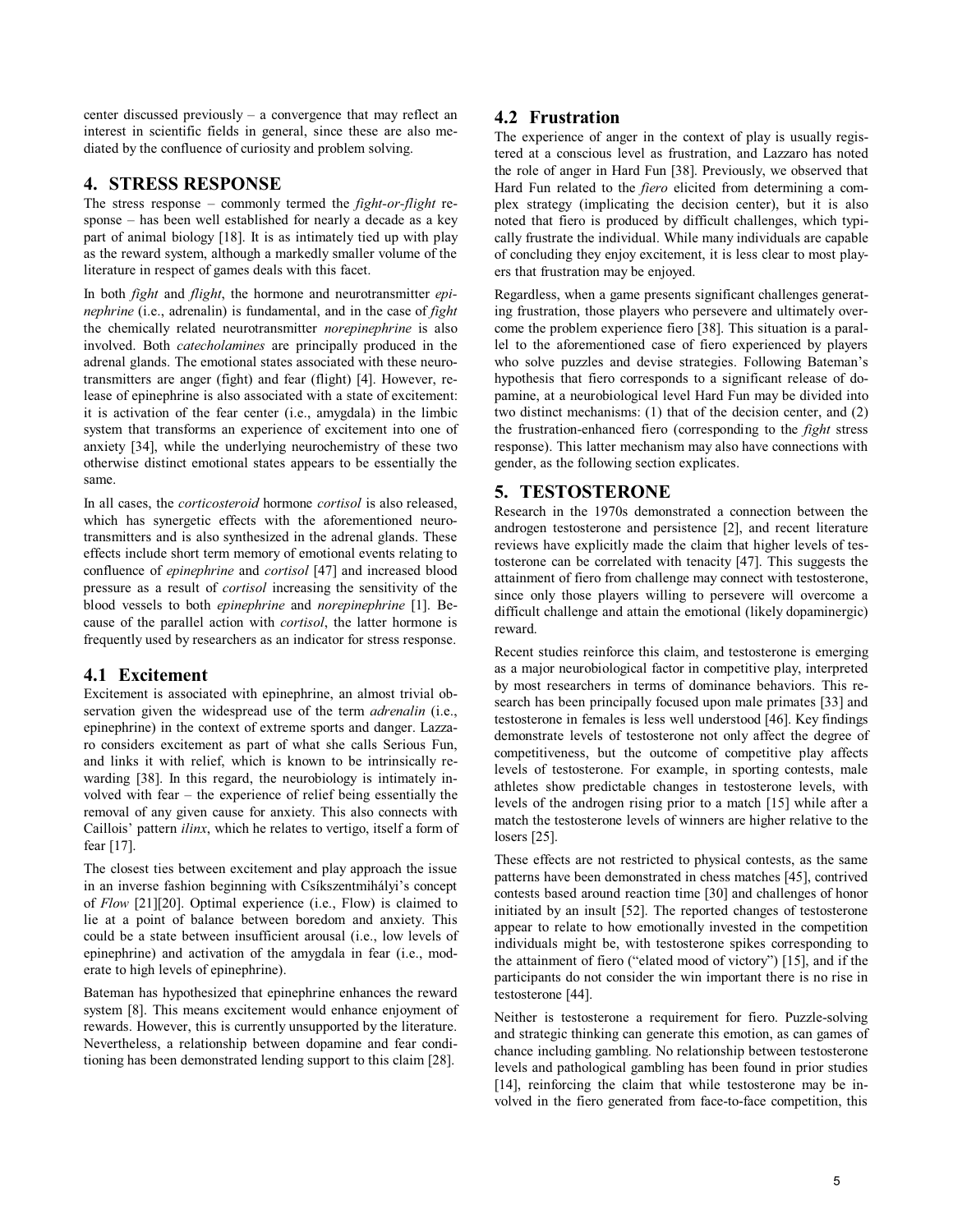is merely one of many neurobiological mechanisms lying behind play.

# **5.1 Gender Distinctions**

Differences in the relationship between testosterone and competitiveness between the genders have been explored in the context of digital games [46]. Using a pong-variant, testosterone and cortisol levels of subjects participating in competitive play against an opponent of the same gender were examined in this study. The male subjects did not show the usual pattern of testosterone – while it did rise prior to the contest, there was little change afterwards (and little mood difference). The authors suggest that since most of their male subjects were regular digital game players the simplistic game used may have failed to generate any sense of meaningful competition.

Among the female subjects, positive mood was reported by victorious players but there was no post-match elevation of testosterone of winners relative to losers – neither was any pre-match elevation evident in testosterone. However, cortisol levels among females were consistently higher than males, which suggests that women were participating competitively (since they were experiencing greater stress levels). The authors conclude that testosterone works differently in competitive play between men than it does in competitive play between women.

Note, however, there is no indication that women in this experiment experienced fiero upon attaining victory. The elevated cortisol levels may simply show women were enjoying the game more than the men (i.e., they were more excited by the contest). There is no reason to assume female subjects were emotionally invested in the outcome of the contest (and thus the absence of testosterone changes would be expected). As it stands the result is inconclusive.

The research to date suggests both that testosterone is a key driver of competitive play among men, and also that competitive play among women entails neurobiologically distinct mechanisms from those of men, for which further research is needed.

# **5.2 Coalitional Play**

Additional research has been conducted on the role of testosterone in coalitional play among men, that is, when people compete as teams against one another. (This is distinct from cooperative play, which may occur in a situation which is not expressly competitive).

A pioneering study of two-on-two domino games in a rural Caribbean village found distinctions between the testosterone levels when teams played against opposing teams from the same village when compared to playing against teams from another village [69]. Both testosterone and cortisol levels were higher when teams competed against opponents from a different village, although the study was unable to compare responses for victory and defeat since the same teams were victorious in each case.

Similar experiments have been conducted in digital game competitions using *Unreal Tournament 2004* [54]. Fourteen groups of three male players (who had not met each other before) were matched against each other after having practiced together for about six hours, with a cash reward being offered to the winners as incentive. Again, winning players experienced a testosterone spike when competing against the other teams, but when the

players within a team competed with each other the highest scoring player tended to produce less testosterone than their defeated teammates.

In conclusion, all these experiments suggests that men have elevated testosterone levels and are more competitive when facing opponents for whom they have no prior relationship. This may bear upon the behavior of Bartle's Killer type players.

# **6. SOCIAL FACTORS**

The sections above detail those aspects of a neurobiology of play that have received the most attention among the research community. However, there are many topics of significant importance to the construction of a complete description of play at a biological level that have yet to be adequately studied. Most of these remaining issues concern social aspects of play.

# **6.1 Co-operation**

While competition is frequently considered in the context of play, co-operation is more rarely taken into account outside of coalitional situations, such as those mentioned above. Nonetheless, co-operation is of vital importance in a great number of play activities, including participatory storytelling (such as in tabletop role-playing games), co-operative play in digital games (including Bartle's Socialisers [7]), and almost all intersections between music and play (including but not restricted to improvisational music and dance).

Oxytocin has been emerging in the literature as a key neurotransmitter associated with pro-social circumstances, and hence with co-operation. It was demonstrated that oxytocin can increase trust [36] although the circumstances appear to be critical to the relevant pro-social effects: in the absence social information, oxytocin appears to promote risk-averse behavior (i.e., it does not generate trust by itself, but merely encourages trust under appropriate social circumstances) [22].

Because the hypothalamus is a key producer of oxytocin, and also has a role in moderating anger, this part of the limbic system can be crudely considered the social centre. There may be interesting interactions between the reward system and the social centre yet to be studied, since research on prarie voles has shown that dopamine and oxytocin interactions are associated with pair bonding [39]. There may be some truth in the old adage that "the family that plays together stays together."

# **6.2 Mimesis**

Only one of Caillois' patterns has not been covered in previous sections: *mimicry*. This essential play element lies behind all kinds of imaginative activities, from the make-believe of children to the perception of digital game worlds. Yet neurobiologically, there are still only scant leads as to how this play aspect should be understood.

One promising element of the puzzle might be found in mirror neuron research [58], although this field is still in its infancy. In terms of a neural basis for imagination, evidence that imagined images utilize the visual cortex in a manner similar to perceived images has already been reported [6]. This suggests that all the sensory cortices can be deployed for imagination as well as perception. Why some people find imagination and imaginative play easier than others remains unexplained, although it seems proba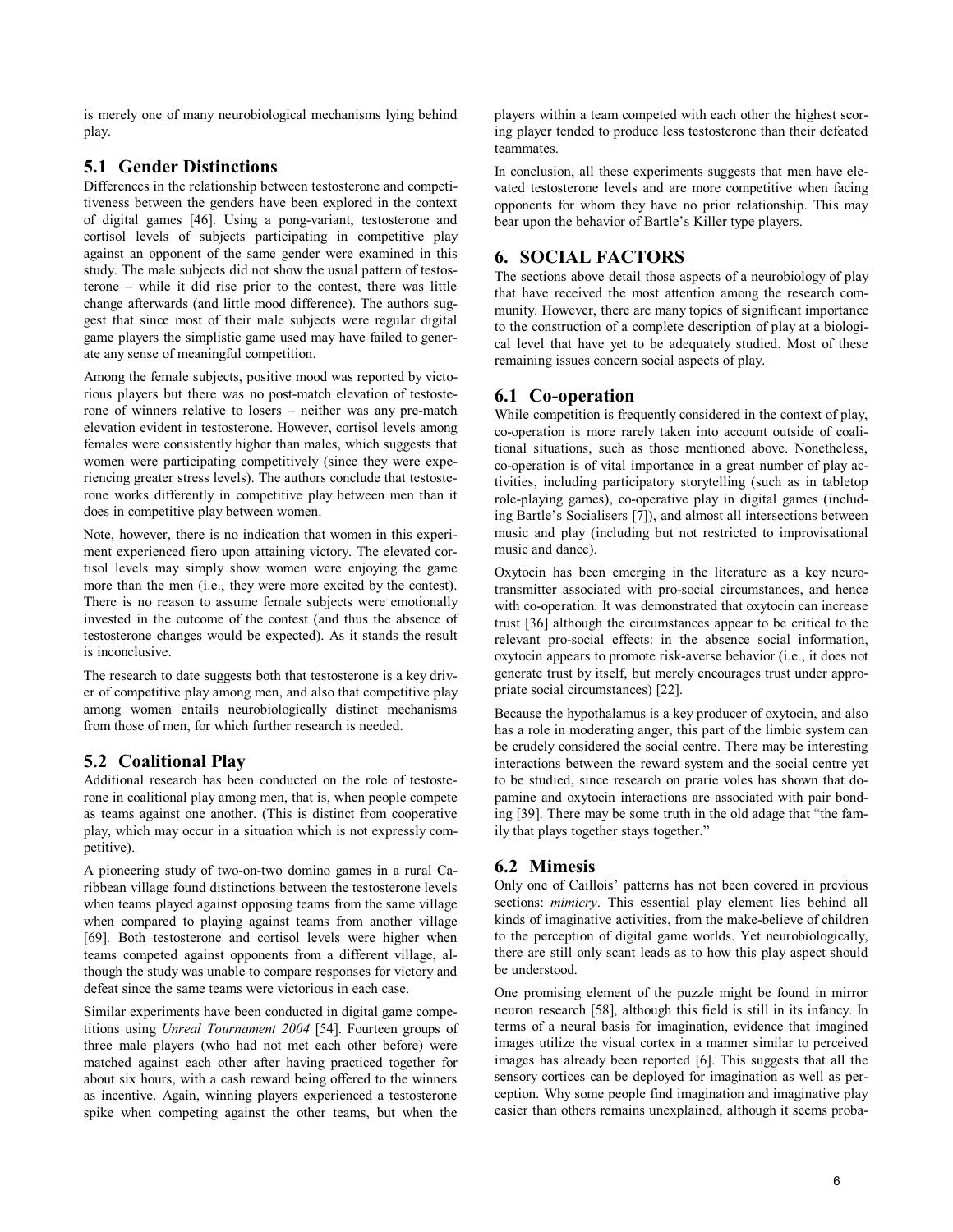ble that abstract language use (which expresses in about a quarter of the population) will correlate with an active imagination in adults at the very least.

Finally, it is worth noting than the philosopher Kendall Walton has developed a theory of representational art that explains our ability to appreciate art, music, theatre, film and so forth in terms of a parallel with the way children use dolls and toys as props in a game of make-believe [71]. The well-established philosophical puzzle of how we are able to enjoy stories and pictures, which was commented upon by Wittgenstein [72] is potentially resolved by Walton's make-believe theory of representation. If a neurobiological description of imagination and mimesis can be provided it might allow a complete neurobiology of play to explain not only play and games, but art, music and stories as well.

## **7. FUTURE RESEARCH**

Numerous avenues of research emerge from our discussion, but some are easier to pursue than others. Testosterone and cortisol can be easily assayed with a saliva test, which in part explains why so much research already exists in these areas. Digital games are already being used in research of this nature, and there is a great deal of exploratory work that could still be conducted. For example, since a minority of female players are interested in highly competitive and visceral play, such as that found in first person shooter (FPS) games, a study of testosterone levels among FPS players of both genders could yield interesting data.

At a greater level of complexity, highly informative studies could be conducted using functional Magnetic Resonance Imaging (fMRI) [43], electromyographic (EMG) [57,49] and electroencephalographic (EEG) [48, 50] research methods, which are currently becoming more popular in game research. Equivalent studies on game players could potentially demonstrate that certain play style preferences might correlate with enlargement of specific brain features (e.g., reward-seeking behavior and the nucleus acumbens, puzzle-solving and the OFC). Indeed, some research of this nature has already been conducted correlating size of the striatum (which links the OFC to the pleasure center) with the acquisition of specific player skills [26]. Suitable studies should confirm neurobiological correlates to play style preferences, and this could help construct superior player satisfaction models in the future.

## **8. REFERENCES**

- 1. Ames, R.P., Borkowski, A.J., Sicinski, A.M., and Laragh, J.H. Prolonged Infusions of Angiotensin II and Norepinephrine and Blood Pressure, Electrolyte Balance, and Aldosterone and Cortisol Secretion in Normal Man and in Cirrhosis with Ascites. *J Clin Invest 44*, 7 (1965), 1171-1186.
- 2. Andrew, R.J. and Rogers, L.J. Testosterone, Search Behaviour and Persistence. *Nature 237*, 5354 (1972), 343-346.
- 3. Arias-Carrión, O. and Pŏppel, E. Dopamine, learning, and reward-seeking behavior. *Acta Neurobiol Exp 67*,4(2007), 481-488.
- 4. Ax, A.F. The Physiological Differentiation between Fear and Anger in Humans.*Psychosom Med 15*,5(1953),433-442.
- 5. Baer, R.H. and Morrison, H. *SIMON*, Digital Game. 1978.
- 6. Barinaga, M. Neurobiology: Shedding Light on Visual Imagination. *Science 284*, 5411 (1999), 22a.
- 7. Bartle, R. Hearts, clubs, diamonds, spades: Players who suit

MUDs. *Journal of MUD Research 1*, 1 (1996).

- 8. Bateman, C. *Beyond Game Design: Nine Steps Towards Creating Better Videogames*. Charles River, Boston, 2009.
- 9. Bateman, C. and Boon, R. *21st Century Game Design*. Charles River, Boston, USA, 2005.
- 10. Baxter, M.G. and Murray, E.A. The amygdala and reward. *Nature Reviews. Neuroscience 3*, 7 (2002), 563-573.
- 11. Bechara, A., Damasio, H., and Damasio, A.R. Emotion, Decision Making and the Orbitofrontal Cortex. *Cereb Cortex 10*, 3 (2000), 295-307.
- 12. Biederman, I. and Vessel, E.A. Perceptual Pleasure and the Brain. *Am Sci 94*, May-June (2006), 247-253.
- 13. Binder, J., Frost, J., Hammeke, T., et al. Human Temporal Lobe Activation by Speech and Nonspeech Sounds. *Cereb Cortex 10*, 5 (2000), 512-528.
- 14. Blanco, C., Ibáñez, A., Blanco-Jerez, C., Baca-Garcia, E., and Sáiz-Ruiz, J. Plasma testosterone and pathological gambling. *Psychiat Res 105*, 1-2 (2001), 117-121.
- 15. Booth, A., Shelley, G., Mazur, A., Tharp, G., and Kittok, R. Testosterone, and winning and losing in human competition. *Horm Behav 23*, 4 (1989), 556-571.
- 16. Bruce, L.L. and Neary, T.J. The Limbic System of Tetrapods: A Comparative Analysis of Cortical and Amygdalar Populations. *Brain Behav Evolut 46*, 4-5 (1995), 224-234.
- 17. Caillois, R. *Les jeux et les hommes*. Gallimard, Paris, 1958.
- 18. Cannon, W.B. *Bodily changes in pain, hunger, fear and*  rage: An account of recent researches into the function of *emotional excitement.* D Appleton & Co, NY, 1915.
- 19. Clark, L., Lawrence, A.J., Astley-Jones, F., and Gray, N. Gambling Near-Misses Enhance Motivation to Gamble and Recruit Win-Related Brain Circuitry. *Neuron 61*, 3 (2009), 481-490.
- 20. Cowley, B., Charles, D., Black, M., and Hickey, R. Toward an understanding of flow in video games. *Comput Entertain 6*, 2 (2008), 1-27.
- 21. Csíkszentmihályi, M. *Flow: The Psychology of Optimal Experience*. HarperPerennial, New York, 1990.
- 22. Declerck, C.H., Boone, C., and Kiyonari, T. Oxytocin and cooperation under conditions of uncertainty: The modulating role of incentives and social information. *Horm Behav 57*, 3 (2010), 368-374.
- 23. Ebisch, S.J.H., Perrucci, M.G., Ferretti, A., Del Gratta, C., Romani, G.L., and Gallese, V. The Sense of Touch: Embodied Simulation in a Visuotactile Mirroring Mechanism for Observed Animate or Inanimate Touch. *J Cognitive Neurosci 20*, 9 (2008), 1611-1623.
- 24. Ekman, P. An Argument for Basic Emotions. *Cognition Emotion 6*, 3/4 (1992), 169-200.
- 25. Elias, M. Serum cortisol, testosterone, and testosteronebinding globulin responses to competitive fighting in human males. *Aggressive Behav 7*, 3 (1981), 215-224.
- 26. Erickson, K.I., Boot, W.R., Basak, C., et al. Striatal Volume Predicts Level of Video Game Skill Acquisition. *Cereb Cortex ahead of print*, (2010).
- 27. Everitt, B.J., Dickinson, A., and Robbins, T.W. The neuropsychological basis of addictive behaviour. *Brain Res Rev 36*, 2-3 (2001), 129-138.
- 28. Fadok, J.P., Dickerson, T.M.K., and Palmiter, R.D. Dopamine Is Necessary for Cue-Dependent Fear Conditioning. *J*